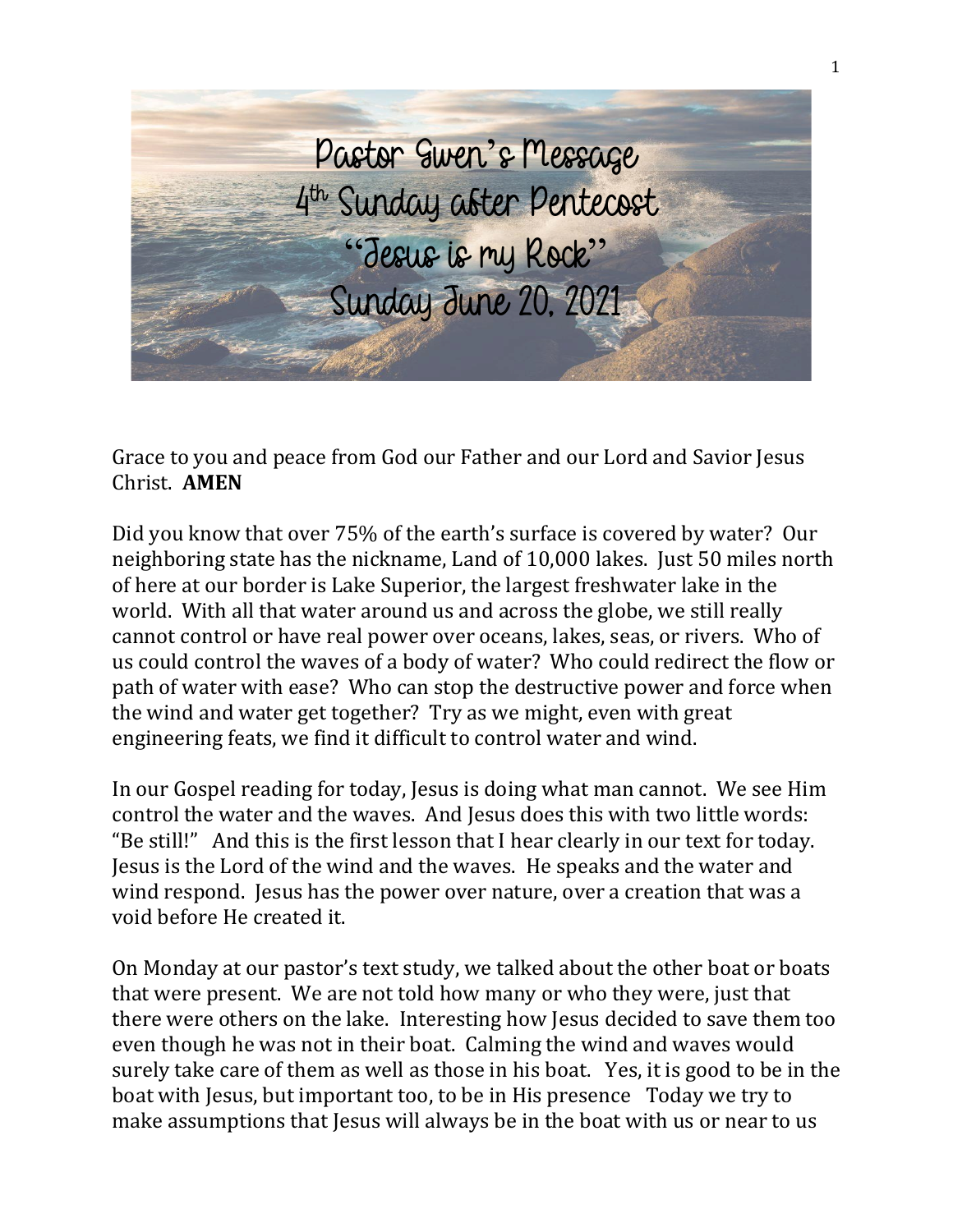and will always calm our fears and save us. Realistically, we know this not to be true.

We all have storms in our lives. God does not calm all of them, even if we try to believe harder or to pray harder. Try as we might, we cannot wake Jesus up to rescue us in whatever boat, whatever circumstance, we find ourselves, even ones that find us at our most vulnerable moments.

I cannot tell you how many times people have uttered these questions in my presence; Why did God let that happen? Why did God not save that person in crisis? Where is God when I need him? To me this lesson does not speak directly to these issues, because stuff just happens. The winds whip up, the waters become rocky, and we get caught in terrifying situations. Stuff just happens, our God does not make things like this happen. Nor did the Father set the storm on the boats crossing the seas that day with Jesus sleeping in the stern on a pillow.

Simply, Jesus spoke, and the wind stopped. Jesus spoke and the waters stilled. Jesus has authority over the wind and the waves because Jesus is God. In the beginning He was there and created them. He still has control. God spoke and it happened. Jesus spoke and it happened too. His creation preformed as He asked when Jesus said, "Be Still". No doubt that Jesus is the Lord of the wind and the waves. Jesus is Lord of all creation.

The second lesson I see in this reading is that Jesus calls us to get into the boat. Jesus said to them, the disciples, "Let us go across to the other side". The disciples like Jesus were probably anxious to have some rest, to get away from the crowds that were always closing in on them. To be able to breathe, to renew and to restore seemed a good option. After all, Jesus was already asleep in the boat. Martin Luther has a great quote about boarding. It is his definition about faith. He said that the person who does not have faith, "is like someone who has to cross the sea, but is so frightened that he does not trust the ship. And so, he stays where he is, and is never saved, because he will not get on board and cross over." Faith to Luther was like getting on board.

Believe it or not we begin life as risk takers, by getting on board. We all have to take our first step, so no wonder we celebrate that step with our children. And as a church we should be no different. We need to celebrate each of our steps in response to taking the risk of sharing the Gospel with others. Much easier to stay comfortable instead of going out and following Jesus to spread His good news. But we would lose the joy of taking our worship to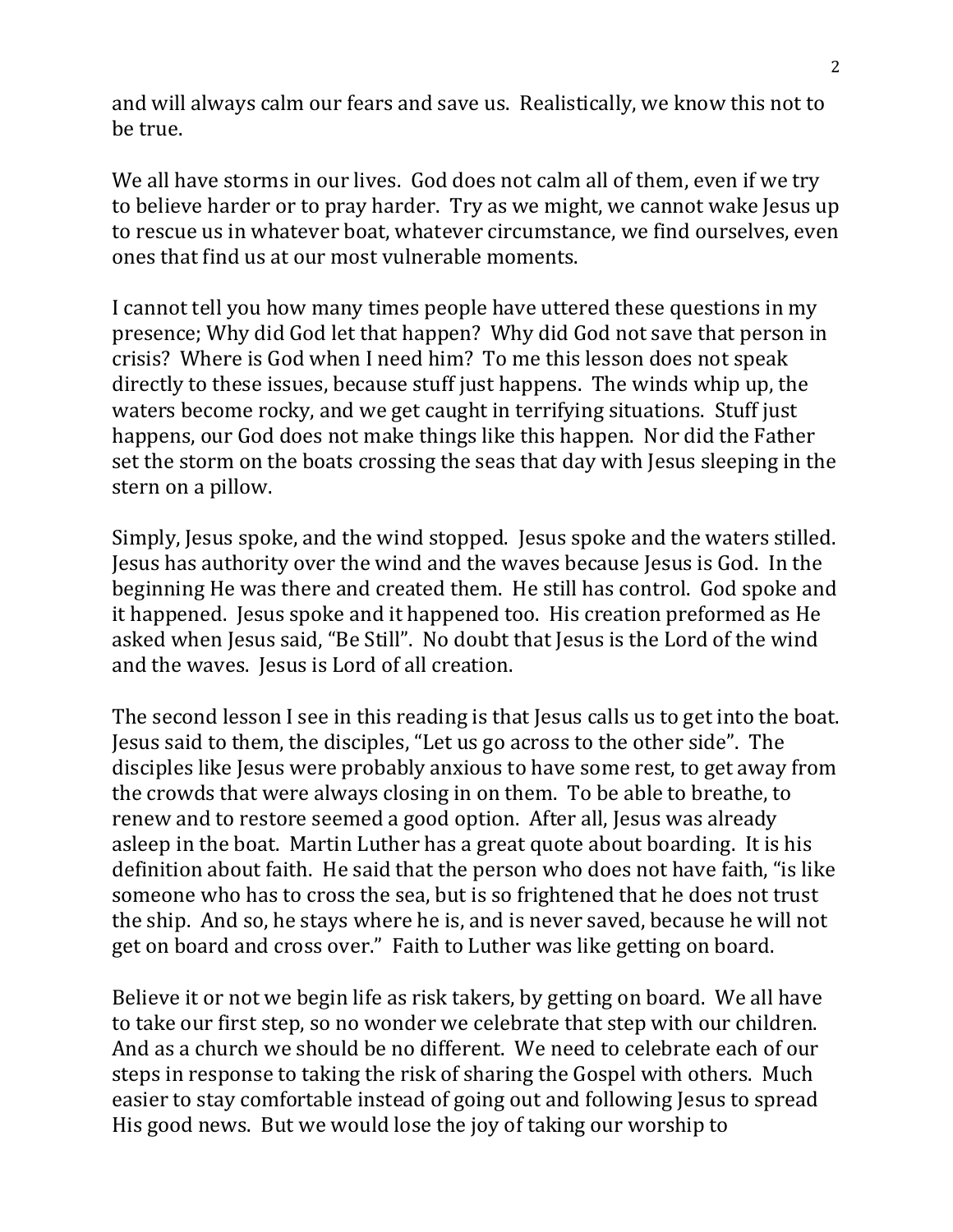FlambeauRama this summer. We would squander the opportunity to be the hands and feet of Jesus in our community, if we don't go work at the food pantry. Because we are called by Christ to go out and make a difference, to baptize all nations in the name of the Father, Son and Holy Spirit, we need to get in the boat with Jesus and set sail.

I hear our third lesson in this Markian text as a rather congratulatory one from Jesus. Jesus asks the disciples why they were afraid. Was it because they had so little faith? I think they were afraid because they were human, because they forgot that the Lord of the universe was right there in their midst. They had been following him for quite a while and had seen the miracles or signs He had done. Yet they were overcome with fear, fear of perishing in the storm.

After Jesus calms the storm, they are shown again that Jesus is the Almighty God. Soon they will witness that He will fulfill His Father's will and die on the cross for them and for us. Jesus will give his life so we can have ours back, with no fear of the future. Sacrificing all, so they could have forgiveness, abundant and eternal life. Our text tells us that, "and they were filled with great awe and said to one another, 'Who then is this, that even the wind and the sea obey him?'"

The disciples were filled with awe. They were beginning to understand what had just happened. They saw Jesus speak two words and the wind subsided. Their storm was calmed. And now they had one more showing of God, that He sent his only Son to save them. I cannot help but believe that in that awe, in those moments after the storm was quieted, their faith grew stronger. And that happens to us too. When we are in the midst of a storm in our lives, we fear, we forget to whom we belong. But when the tide levels out we can look back and see that our faith was weak in that circumstance, but now we can calmly proclaim that Jesus was there with us. Somehow it is easier to believe that He is our Savior, after the storm leaves our lives. Faith is restored and grows, in the only One who can make all things right, all things new.

I am not sure if any of you have heard of my experience on the Mediterranean Sea. Many years ago, I earned a free trip to Spain for two for selling thousands of bottles of Watkins vanilla. I took my sister on the journey as Rodney had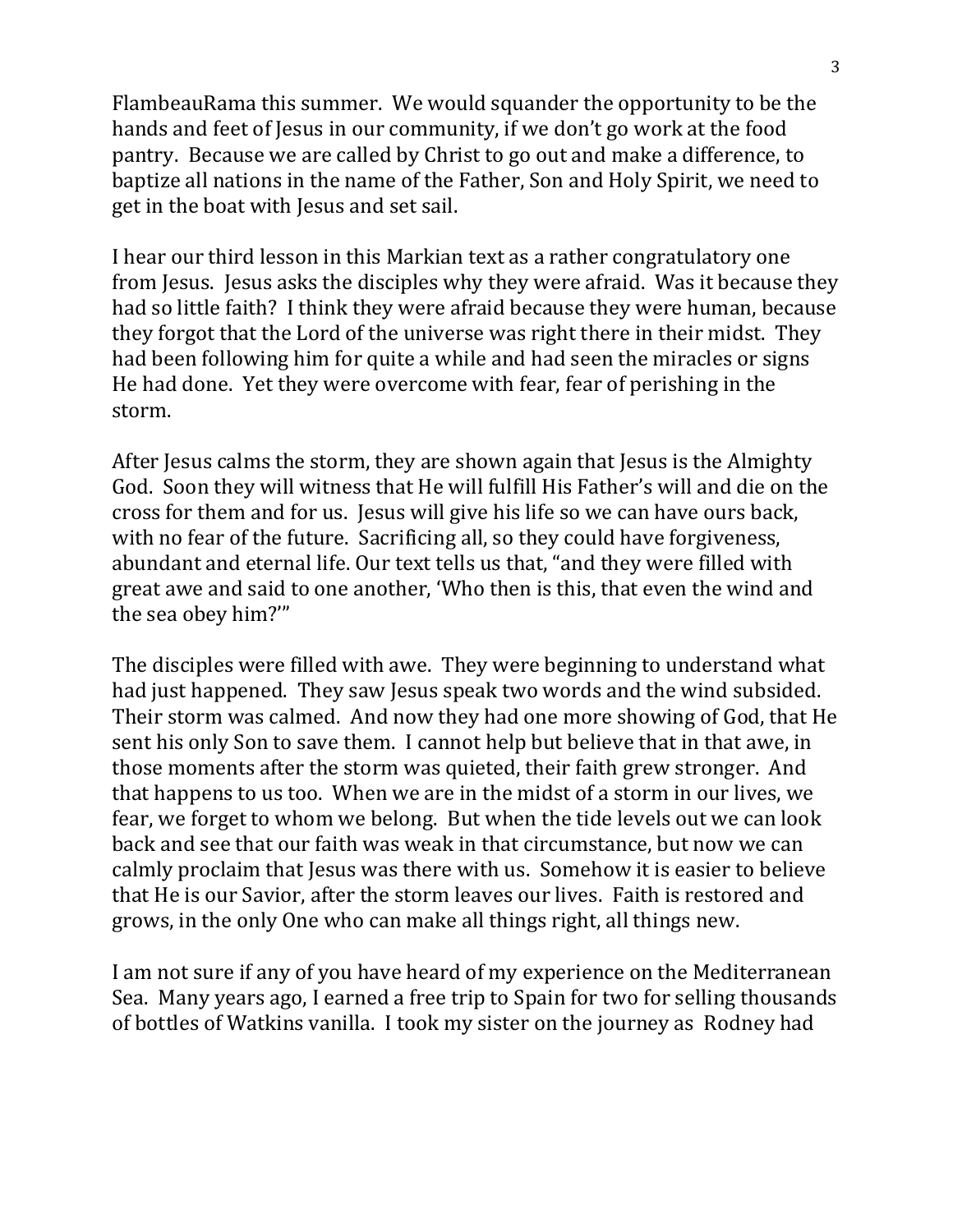no interest in going, so he stayed home with the kids. We spent a week in Spain and one of the day trips turned out to be an experience of a lifetime.

The day trip was to board a ferry and go across the Sea to Morocco. We left in the morning and planned to return late afternoon. Morocco was amazing, the culture, the buildings, the people were all fascinating. Gail and I made it back to the ferry just in time to board and make the trip home. The captain on the ferry said we were lucky to be the last boarding for the day, as there was bad weather coming in. Not long after leaving shore, the wind whipped up and the boat started rocking. I was fine on the way over so didn't take the suggested anti-nausea meds. Wrong decision. The wind made the water so chopping it was actually going over the top of the ferry. We hunkered down in the inside cabin, hanging on to each other and the seats below us. We were so scared we could not even talk, couldn't even pray. About halfway across the water, I did get the nerve to look out the window and I saw the Rock of Gibraltar. There was just something about seeing the Rock. Maybe I foolishly thought I could swim that far, even in those huge waves. I don't know, but somehow the Rock settled me. And I am here to tell the story so of course the ferry finished the trip just fine.

As I reflect on that event, it is so very much like our story today. Those worries for the disciples became my reality in those harrowing minutes. Jesus was in that boat with us all along the way. Being in that boat was where we were supposed to be at that time and in that place. The Rock I saw was clearly Jesus himself welcoming us to shore. And even though I was too scared to pray, I now can give Him praise and thanks for a safe return. And in the years since then I have ventured out to share what I know about the Lord to others, in hope that they too can see Him as a solid rock on which they can stand all the days of their lives.

So those are the lessons that today, I have lived, and I can see in this wonderful Gospel text. Jesus is the Lord of all creation. Jesus calls us to board the boat with Him. And when the storms of life are over, our faith will be